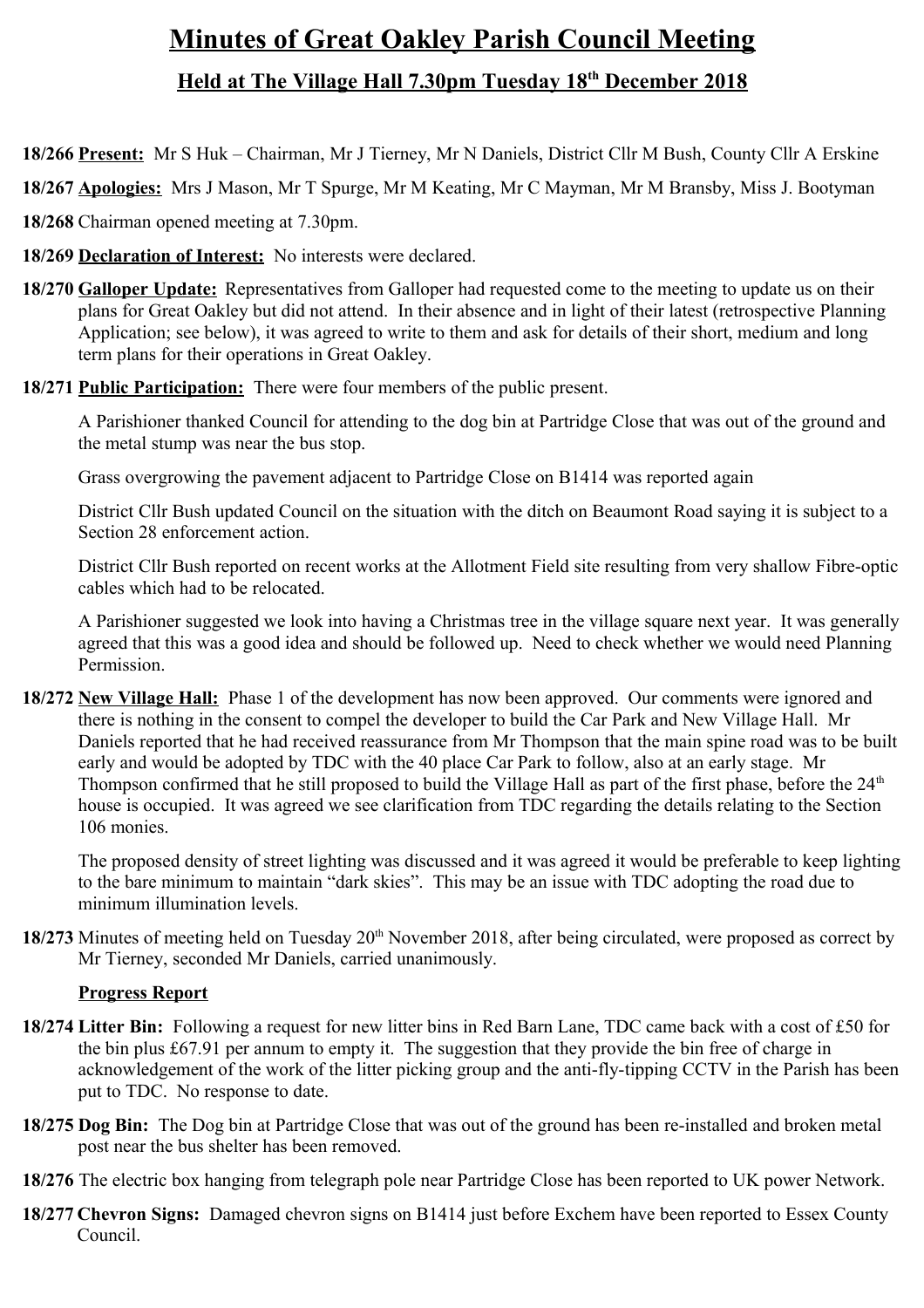- **18/278 Road Rally Donations:** It was widely publicised that local charities would benefit from the road rally which was held in April of this year but no one really knows who or how much. Clerk has asked TDC for this information.
- **18/279 Special Constable:** Mr Keating suggested getting a Special Constable for our Parish or getting together with other parishes to share one. We contacted EALC to find out if they have any experience with this or know of anyone who has pursued this. EALC said it is best to contact Essex Police which Mr Keating has already done and a meeting has been arranged on Tuesday 29th January with a representative of Essex Police to discuss the possibility of a Village Special.
- **18/280 Dog Warden:** Clerk has previously contacted the dog warden at Tendring District Council following reports of dog waste on the Recreation Field. They responded by saying that because the field belongs to Essex County Council it is classed as private land so they cannot take any action. After pursuing the matter further, they commented they can carry out high visibility patrols but this would just be to act as a deterrent and not in an enforcement capacity.
- **18/281 Highways:** While litter picking, the group found an uncovered manhole on B1414. The area has been visited but no sign of a displaced man hole was found.

Mr Keating sent a message asking if there were any updates regarding the school barrier and the road surfacing. Cllr Erskine reported that nothing had been done to the barrier yet, however in the next financial year the Direct Delivery Team would now look at it as a Safety Issue.

Mr Daniels has received a nine page response from Highways after reporting the poor state of the road repairs. Highways say they have used an "experimental machine" to carry out the works and the surface should have been swept sooner after the work was carried out. They made no response regarding the puddles so Mr Daniels will follow up again.

Cllr Bush reported that the litter picking group will be extending their activities to include Little Oakley as well.

**18/282 Public Rights of Way:** Mr Keating reported that the wooden foot bridges are particularly slippery this time of year so please exercise extreme caution when crossing.

Cllr Erskine observed that with ECC now only funding one foot path cut per year we should consider methods of self-funding in the future, maybe via the land owners?

- **18/283 Village Hall:** It was agreed to express our thanks to the Caretaker for the Christmas decorations in the Village Hall and to send her some flowers and chocolates as a sign of our appreciation.
- **18/284 TDALC Report:** The invited speakers at last month's TDALC meeting were representatives from the Chelmsford Motor Club. Mr Clements said 5,000 to 6,000 spectators from outside the area were brought into the District by this year's Road Rally and raised £200,000. The route is to be extended by a further 5 KM for next year's Rally to meet National Standards. The efforts of Litter Picking Groups in the District were applauded.

#### **18/285 Planning:**

| Application No: | 18/01872/FUL                                        |
|-----------------|-----------------------------------------------------|
| Proposal:       | Proposed free standing mast                         |
| Location:       | Great Oakley Lodge Harwich Road Great Oakley Essex. |

This is a retrospective application for a weather station mast that is already in service.

Mr Keating sent in concerns regarding the lack of direct benefits to the community and over the long term plans for the Galloper installation (thus the request for further information from Galloper mentioned above).

After discussion, Great Oakley Parish Council commented that the installation should be removed upon ceasation of helicopter operations at the site.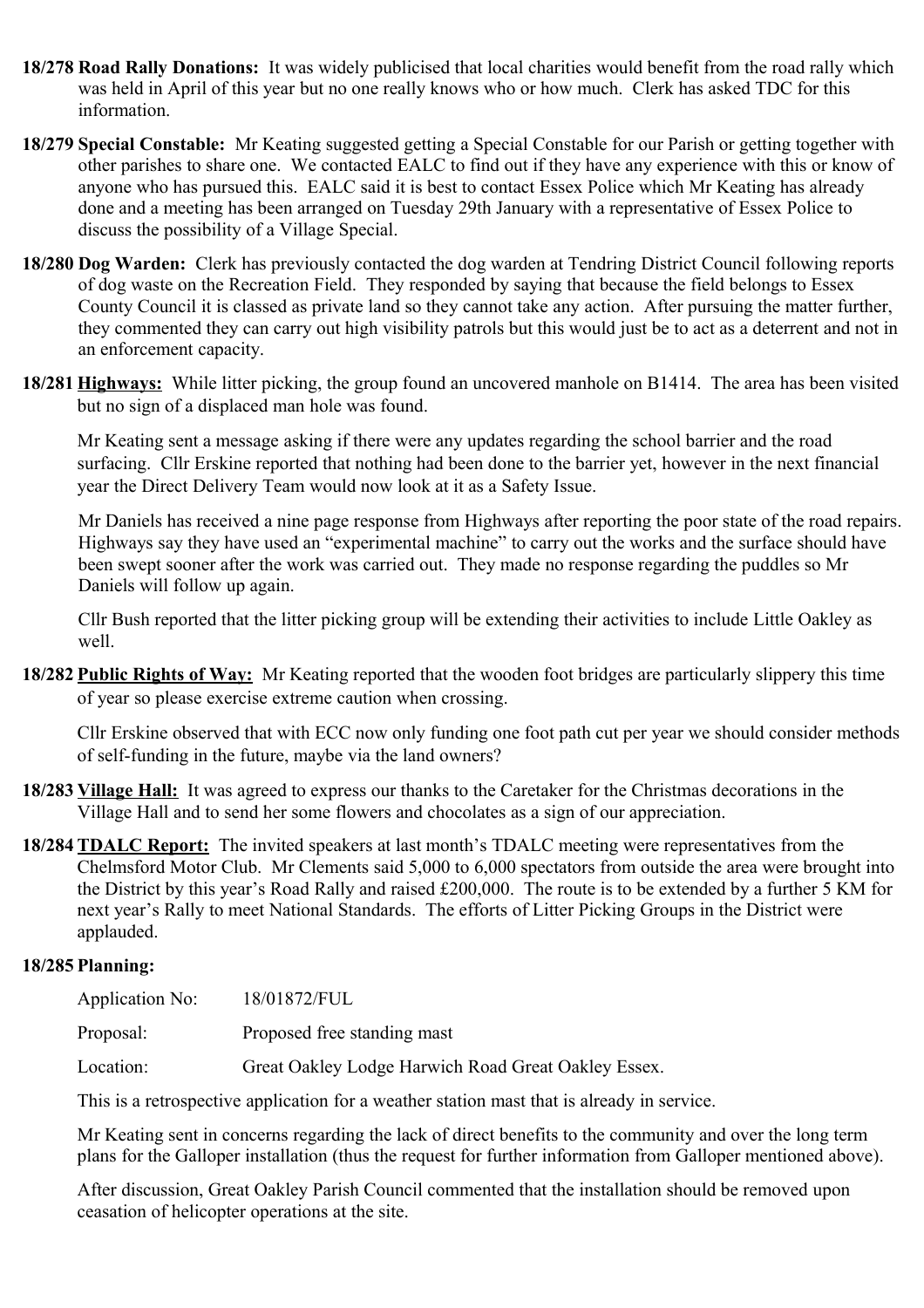| Application No:                                                  | 18/02038/FUL                                                        |  |  |
|------------------------------------------------------------------|---------------------------------------------------------------------|--|--|
| Proposal:                                                        | Variation of condition 2 (approved plans) - Variation of roof tile. |  |  |
| Location:                                                        | The Bungalow School Road Great Oakley Harwich                       |  |  |
| Great Oakley Parish Council made no comment on this application. |                                                                     |  |  |
| <b>Decision by TDC:</b>                                          |                                                                     |  |  |
| Application No:                                                  | 18/01880/TCA                                                        |  |  |
| Proposal:                                                        | 2 No. Cherry – Reduce by $10\%$ , shape and trim                    |  |  |
| Location:                                                        | Holly Cottage Farm Road Great Oakley Harwich                        |  |  |
| Approval – Full.                                                 | $03/12/18$ – Delegated decision.                                    |  |  |

## **18/286Accounts for Payment:**

| <b>Parish Council Income</b> |                |            |
|------------------------------|----------------|------------|
| A Parishioner                | Interments x 2 | £ 700.00   |
| <b>TOTAL</b>                 |                | £ $700.00$ |

## **Parish Council Expenditure**

**Village Hall Income**

| Marvan's                 | Grass Cutting (invoiced all year) | 722527 |   | £ $528.00$ |
|--------------------------|-----------------------------------|--------|---|------------|
| Marvan's                 | <b>Grass Cutting</b>              | 722528 |   | £ 528.00   |
| Lambert Smith Hampton    | <b>Recreation Field Lease</b>     | 722529 |   | £ $275.00$ |
| $E$ -On                  | <b>Street Lighting</b>            | D/D    |   | £ 135.19   |
| Autela Group Ltd         | Payroll                           | 722530 | £ | 46.80      |
| A & J Lighting Solutions | <b>Street Lighting</b>            | 722531 | £ | 47.82      |
| A & J Lighting Solutions | <b>Street Light Repair</b>        | 722532 |   | £ 162.42   |
| Miss J Bootyman          | Wages                             | 722533 |   | £ 269.02   |
| <b>TOTAL</b>             |                                   |        |   | £1,992.25  |

| <b>TOTAL</b>           |           | £           | 425.13 |
|------------------------|-----------|-------------|--------|
| Children's Party       | Hall Hire | $f_{\rm L}$ | 20.00  |
| Children's Party       | Hall Hire | $f_{\rm L}$ | 20.00  |
| Line Dancing           | Hall Hire | £           | 17.00  |
| Flower Workshop        | Hall Hire | $\pounds$   | 17.00  |
| Line Dancing           | Hall Hire | $f_{\rm L}$ | 17.00  |
| Line Dancing           | Hall Hire | £           | 17.00  |
| Dog Club               | Hall Hire | $f_{\rm L}$ | 85.00  |
| Table Top & Quiz Night | Hall Hire | £           | 34.00  |
| <b>Books</b>           | Donations | £           | 28.03  |
| Children's Party       | Hall Hire | £           | 20.00  |
| Football Club          | Hall Hire | £           | 100.00 |
| Post Office            | Hall Hire | £           | 50.00  |
|                        |           |             |        |